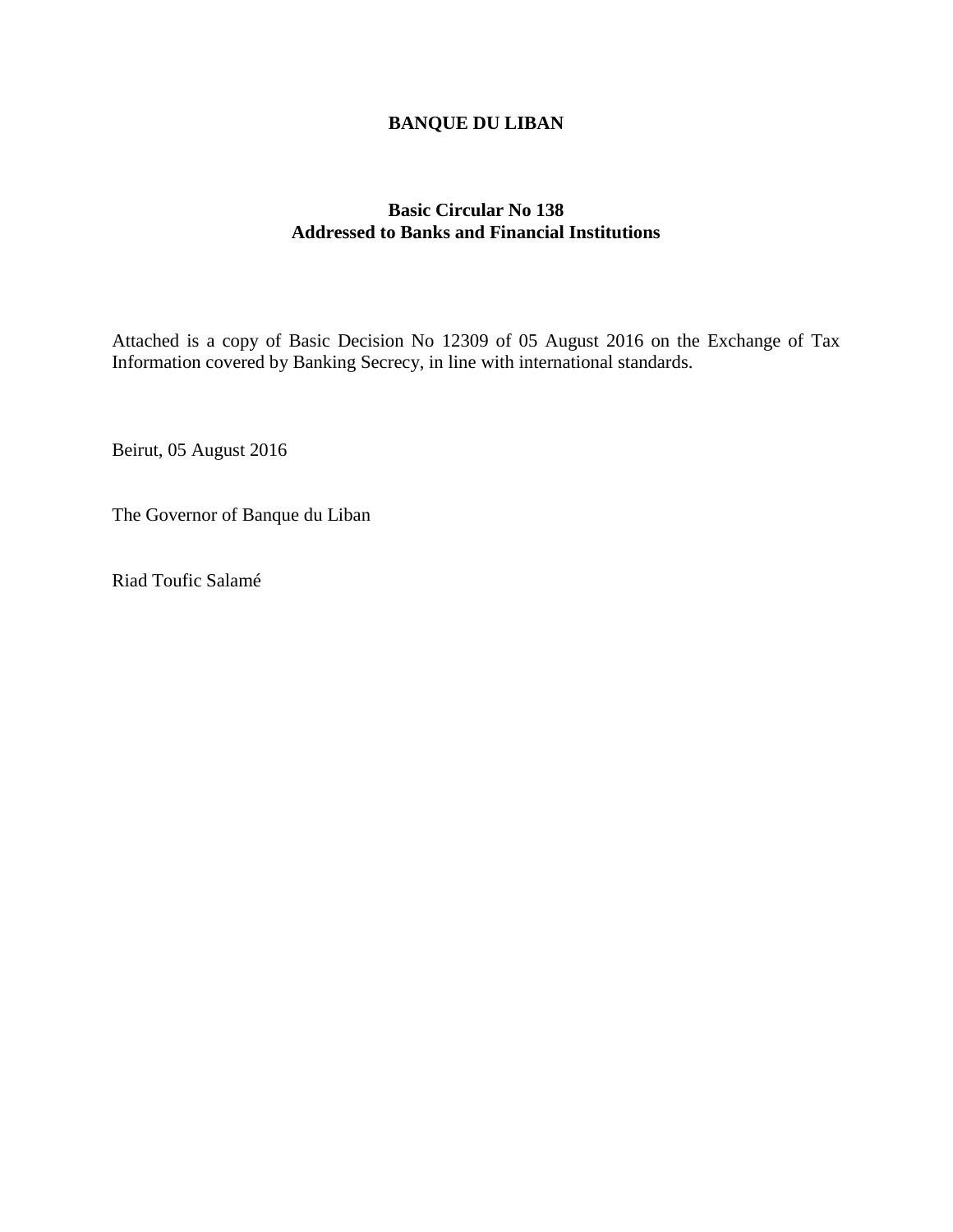### **Basic Decision No 12309**

### **Exchange of Tax Information covered by Banking Secrecy, in line with international standards**

#### **The Governor of Banque du Liban,**

**Pursuant to the Code of Money and Credit, in particular Articles 70, 174, and 182 thereof, Pursuant to the provisions of the Law No 44 of November 24, 2015 (Fighting Money Laundering and Terrorism Financing), in particular Articles 1, 2, 4, 6, 9, and 10 thereof, Pursuant to Basic Decision No 7818 of May 18, 2001, and its amendments (Regulations on the Control of Financial and Banking Operations for Fighting Money Laundering and Terrorist Financing), attached to Basic Circular No 83,** 

**Pursuant to Law No 33 of October 16, 2008 (Authorizing the Government to adhere to the United Nations Convention against Corruption), in particular Article 23 and Chapter IV on International Cooperation (Articles 46 and 48) of this Convention,** 

**Pursuant to Law No 32 of October 16, 2008 (Expanding the powers of the Special Investigation Commission-SIC),**

**Pursuant to Basic Decision No 10965 of April 5, 2012 (the Relationship between banks and financial institutions and their correspondents), attached to Basic Circular No 126,**

**Pursuant to Law No 43 of November 24, 2015 (Exchange of Tax Information),**

**While awaiting the ratification of the draft tax laws and agreements proposed by the Ministry of Finance in line with the international recommendations issued by the Global Forum on Transparency and Exchange of Information for Tax Purposes and by the OECD,**

**In order to prevent any reputational risk that banks and financial institutions might be exposed to,**

**With a view to preserve the highest national interest that requires to maintain the Lebanese banking and financial relationship with correspondents, and**

**Pursuant to the decision of BDL Central Council, taken in its meeting of 3 August 2016,** 

### **Decides the following:**

#### **Article 1:**

As far as each is concerned, banks and financial institutions shall take at their own full responsibility the appropriate administrative and technical measures required to provide the Special Investigation Commission (SIC) with the information that the concerned foreign authorities request from the Lebanese Ministry of Finance regarding the accounts of residents in the requesting countries. Any such request of information shall take place within the tax information exchange framework, in compliance with the recommendations issued by the Global